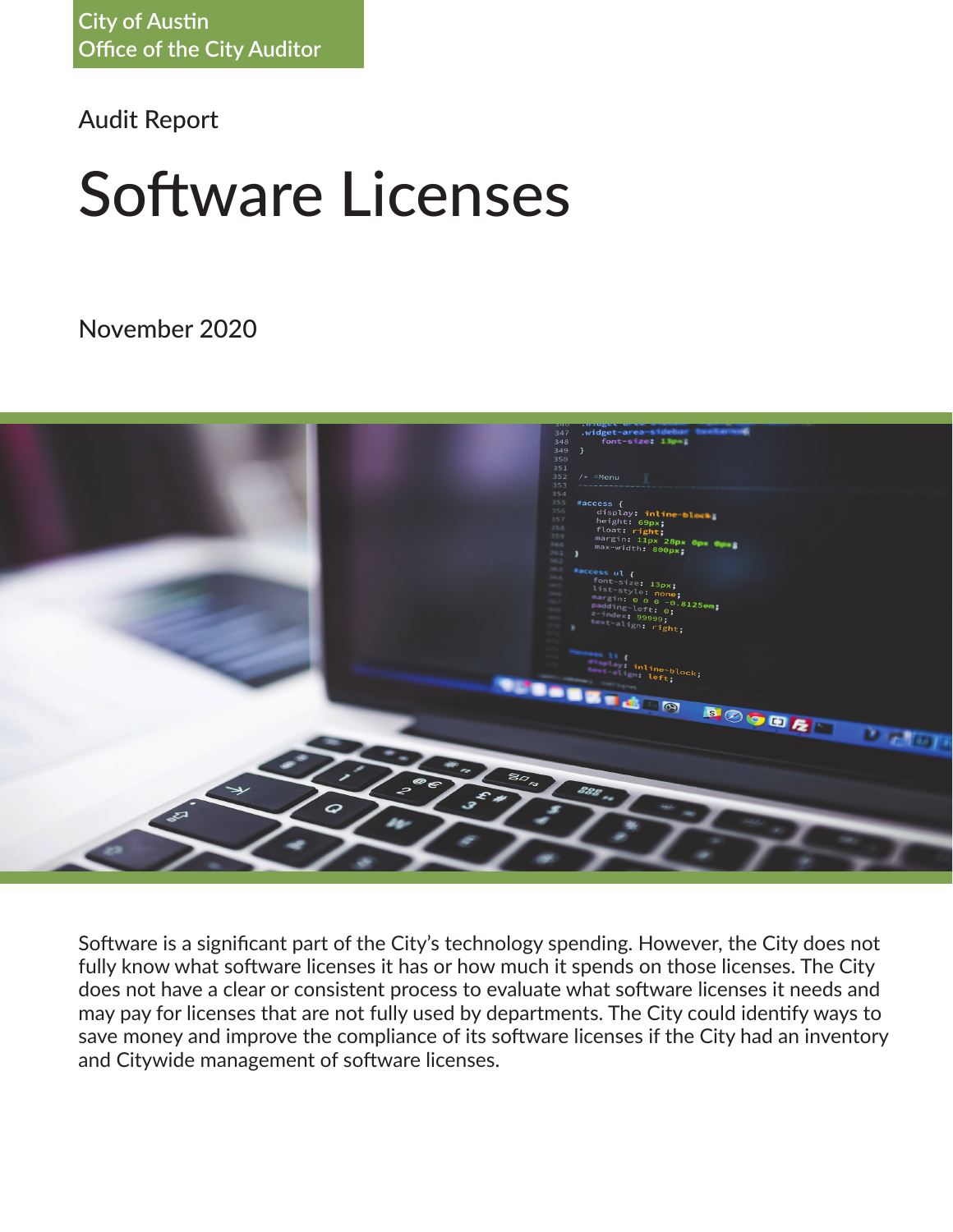| What We Found<br>13                                                                                                                                                                                                                                                                                                                                                                                                                                                                                                                                      |  |  |  |  |
|----------------------------------------------------------------------------------------------------------------------------------------------------------------------------------------------------------------------------------------------------------------------------------------------------------------------------------------------------------------------------------------------------------------------------------------------------------------------------------------------------------------------------------------------------------|--|--|--|--|
| Cover: Computer, https://pixabay.com/photos/coding-programming-<br>css-1853305/                                                                                                                                                                                                                                                                                                                                                                                                                                                                          |  |  |  |  |
| Is the City managing software licenses to minimize costs while maintaining<br>compliance with applicable requirements?                                                                                                                                                                                                                                                                                                                                                                                                                                   |  |  |  |  |
| People, businesses, and governments must pay for the right to use<br>certain software. When someone pays for the right to use software, they<br>enter into an agreement with the software vendor on how and when the<br>software can be used. The vendor and the person, business, or government<br>paying for the software license needs to comply with the terms of the<br>agreement.                                                                                                                                                                  |  |  |  |  |
| According to the National Institute of Standards and Technology, there is<br>a cycle to managing software licenses effectively. An organization needs<br>to strategically plan what software licenses it needs and then acquire the<br>license through an agreement with the vendor. The organization uses<br>the software and ensures the software is maintained. Eventually, the<br>organization can dispose of the software when it is no longer useful. The<br>organization starts the process again by planning what software licenses it<br>needs. |  |  |  |  |
| <b>Exhibit 1: The Software Management Lifecycle Consists</b><br>of Several Phases                                                                                                                                                                                                                                                                                                                                                                                                                                                                        |  |  |  |  |
| Eš<br>Plan<br>面<br>Dispose<br><b>Software</b><br>靊<br><b>Management</b><br>Lifecycle<br>Acquire<br>X<br>Maintain<br>$\boxed{\oplus}$<br>Use                                                                                                                                                                                                                                                                                                                                                                                                              |  |  |  |  |
|                                                                                                                                                                                                                                                                                                                                                                                                                                                                                                                                                          |  |  |  |  |

Source: Office of the City Auditor analysis and summary of the IT Asset Management lifecycle from the National Institute of Standards and Technology, September 2020.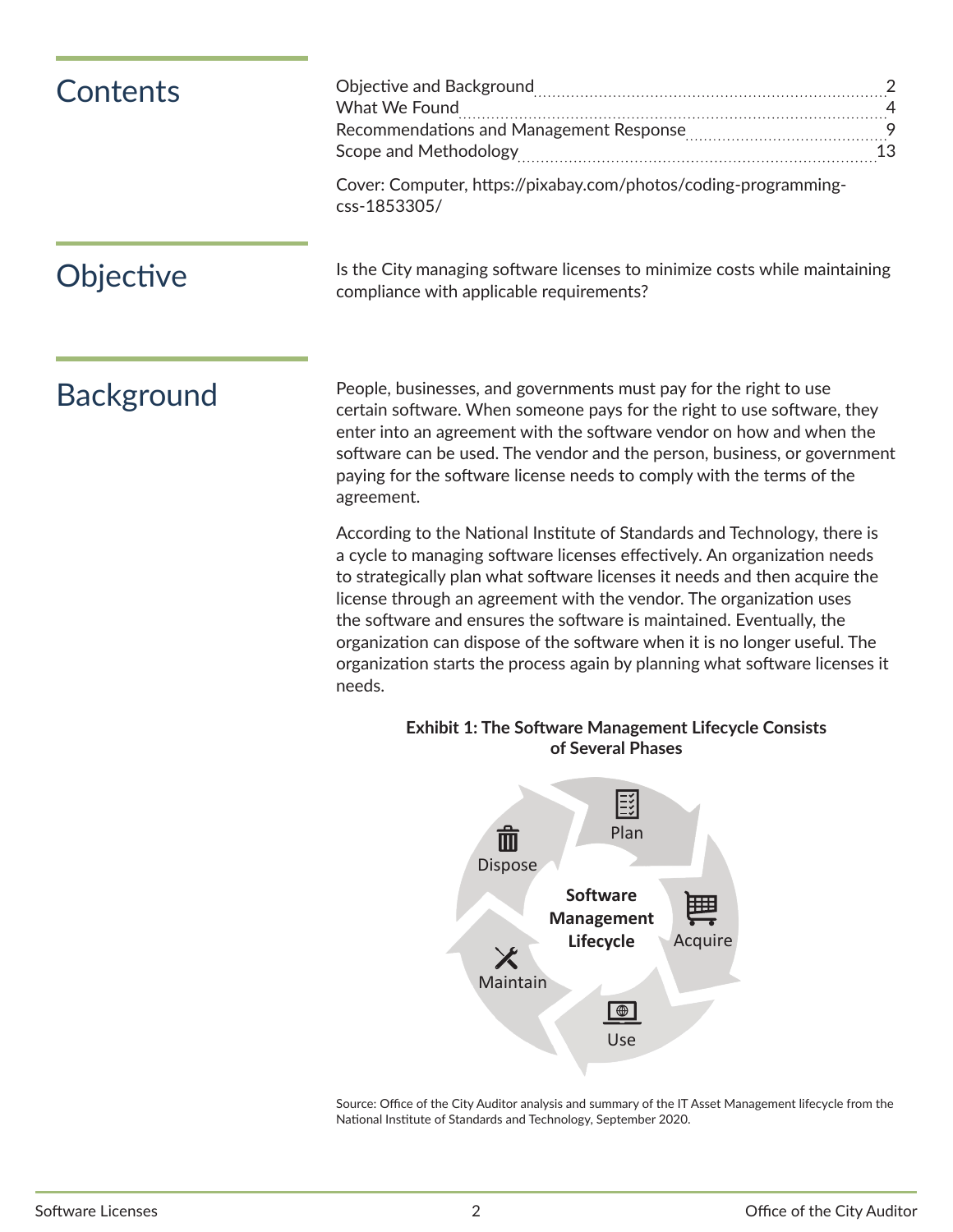Software is a significant part of the City's technology spending. Every department uses software to accomplish its mission. The City has multimillion-dollar contracts for software licenses from vendors such as Microsoft and Oracle that are used Citywide. The City also has many other smaller contracts for software licenses that are only used by certain departments.

The Government Accountability Office (GAO) outlines leading practices for managing software licenses. However, the City has not implemented these leading practices to manage software licenses cost-effectively or to maintain compliance with software license agreements.

| Exhibit 2: The City Has Not Implemented Leading Practices |  |
|-----------------------------------------------------------|--|
| for Managing Software Licenses                            |  |

| <b>GAO's Leading Practices for</b><br><b>Managing Software Licenses</b> | The City Has Not Implemented<br><b>Leading Practices for</b><br><b>Managing Software Licenses</b> |  |  |
|-------------------------------------------------------------------------|---------------------------------------------------------------------------------------------------|--|--|
| Centralized management                                                  | Decentralized management                                                                          |  |  |
| Establish software license<br>inventory                                 | No inventory of software license<br>counts or costs                                               |  |  |
| Track and maintain inventory                                            |                                                                                                   |  |  |
| Analyze software license data                                           | No clear process to analyze software<br>license data                                              |  |  |
| Provide sufficient training                                             | No Citywide policies, guidance, or<br>training on managing software licenses                      |  |  |

Source: Office of the City Auditor analysis of the GAO's leading practices and the City's management of software licenses, September 2020.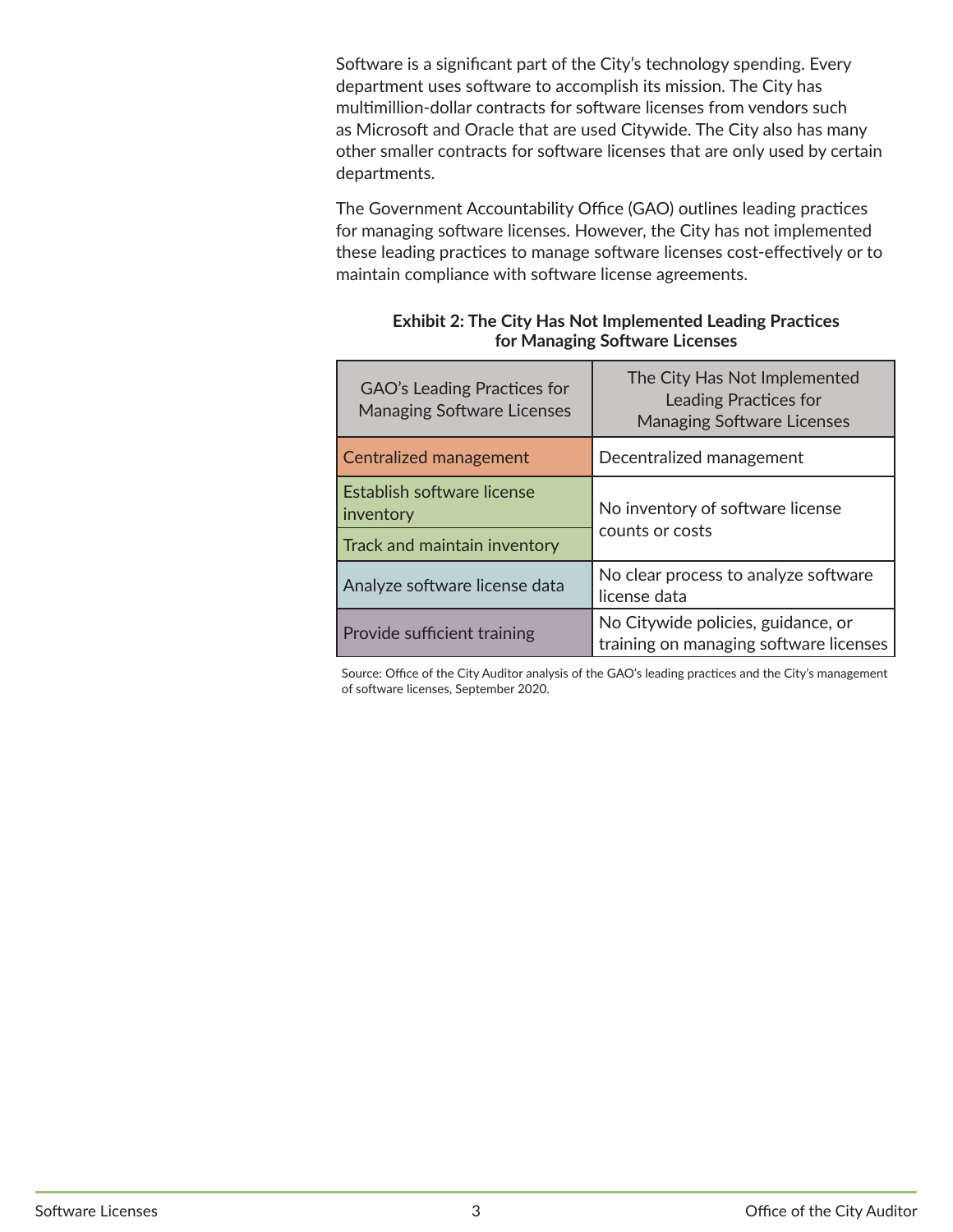# <span id="page-3-0"></span>What We Found

### **Summary**

Software is a significant part of the City's technology spending. However, the City does not fully know what software licenses it has or how much it spends on those licenses. The City does not have a clear or consistent process to evaluate what software licenses it needs and may pay for licenses that are not fully used by departments. The City could identify ways to save money and improve the compliance of its software licenses if the City had an inventory and Citywide management of software licenses.

### Finding 1

The City could identify ways to save money and improve the compliance of its software licenses if the City had an inventory and Citywide management of software licenses.

The GAO's leading practices for managing software licenses include centralized management.

### **Centralized Management of Software Licenses**

The City's management of software licenses is decentralized across the City.

Communications and Technology Management (CTM) is the primary information technology (IT) department for the City. However, some departments have their own IT functions that operate separately from CTM, and many departments have at least some IT personnel who work with CTM.

CTM provides and manages some software licenses for the City as a whole such as Microsoft and Oracle, but CTM does not manage all the software licenses used in the City. Departments manage some of their own licenses. Some departments manage licenses for other departments while CTM manages the rest.

When licenses are managed by several different departments, it is difficult for the City to know how many licenses it has, what they cost, or if they comply with license terms. CTM staff said that they cannot manage the entire City's software license compliance and have to depend on individual departments. As a result, how departments monitor the compliance and security of software licenses depends on which department manages the software. One department noted that they have controls on employees' computers to prevent downloading unlicensed software. Another department noted that there is no way for them to know if an employee is using unlicensed software.

Additionally, the City does not appear to have a centralized way to prevent City employees from using free, unmanaged software. Free and unmanaged software may not protect the City's data and may create security risks. As an example, the City has a contract with Box for file sharing services. However, some City employees use free and unmanaged file-sharing services such as Dropbox instead of the service for which the City pays.

The City does have information and technology governing groups that include staff from departments across the City, such as the IT Steering Committee. However, it does not appear that these groups have provided strategic direction on Citywide management of software licenses.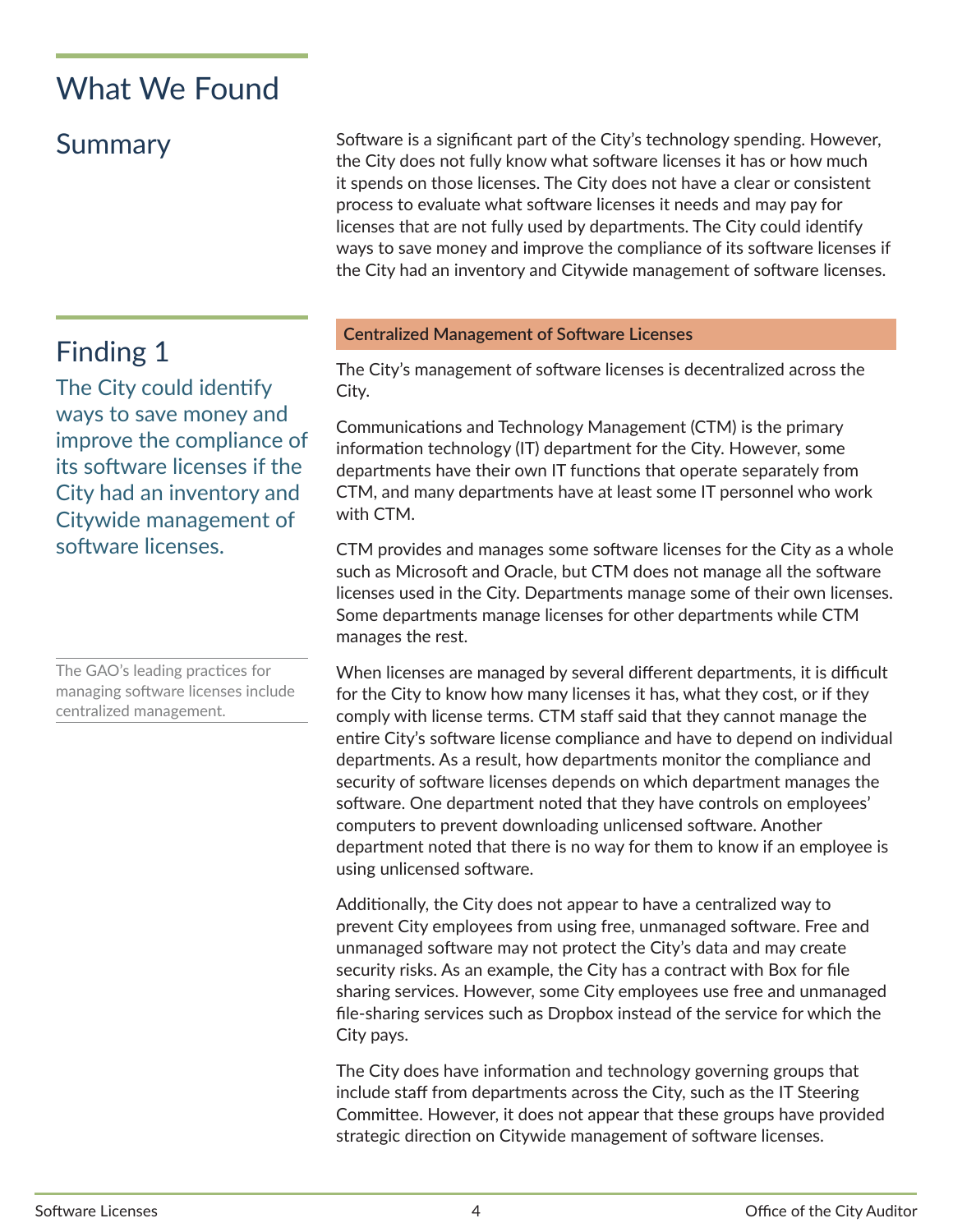#### **Establish, Track, and Maintain a Software License Inventory**

The City does not fully know what software licenses it has or how much its software licenses cost.

The City does not have an inventory of software licenses. CTM knows the counts and costs of the software licenses that CTM manages. However, CTM does not have counts or costs of the software managed by other departments unless the department tells CTM. There is no easy way for someone to see what or how many software licenses the City has across all departments.

Currently, CTM and the other four departments we reviewed during this audit use a variety of Excel spreadsheets to keep track of their software licenses.<sup>1</sup> However, CTM is working on an IT Asset Management project to develop an inventory of both hardware and software assets using the program ServiceNow. CTM staff report the project should be completed in 2024 or 2025. Austin Energy is also working on a project to develop an inventory of their software assets using ServiceNow, which staff report should be completed by December 2020.

The City also does not fully know how much it spends on software licenses. There does not appear to be a standard way to capture software license costs across the City. The City has budget line items related to software. However, these budget line items may pick up transactions or vendors that are not related to software licenses. CTM staff reported that it would be very difficult to estimate how much they spend on software licenses because there are several parts of software license costs. In addition to the initial rights to use the software, the City must also pay to maintain the software and pay for personnel who support the software.

Without information on what software licenses the City has and how much they cost, the City cannot effectively identify ways to save money and maintain software license compliance.

#### **Analyze Software License Data**

The City does not have a clear process to analyze software license data to know what software licenses it needs. As a result, the City may pay for licenses that departments do not fully use.

CTM can evaluate departments' software license needs when CTM refreshes the departments' computers, which happens about every three to five years. CTM can also evaluate a department's needs when a maintenance contract with a software vendor needs to be renewed, which generally happens annually. However, CTM does not always evaluate all licenses across the City, and there is no centralized or consistent process to evaluate departments' needs for software licenses.

The GAO's leading practices for managing software licenses include establishing a software license inventory and maintaining the inventory.

The GAO's leading practices for managing software licenses include analyzing software license data.

<sup>&</sup>lt;sup>1</sup> We reviewed the software license management of Austin Energy, the Development Services Department, Municipal Court, and the Parks and Recreation Department.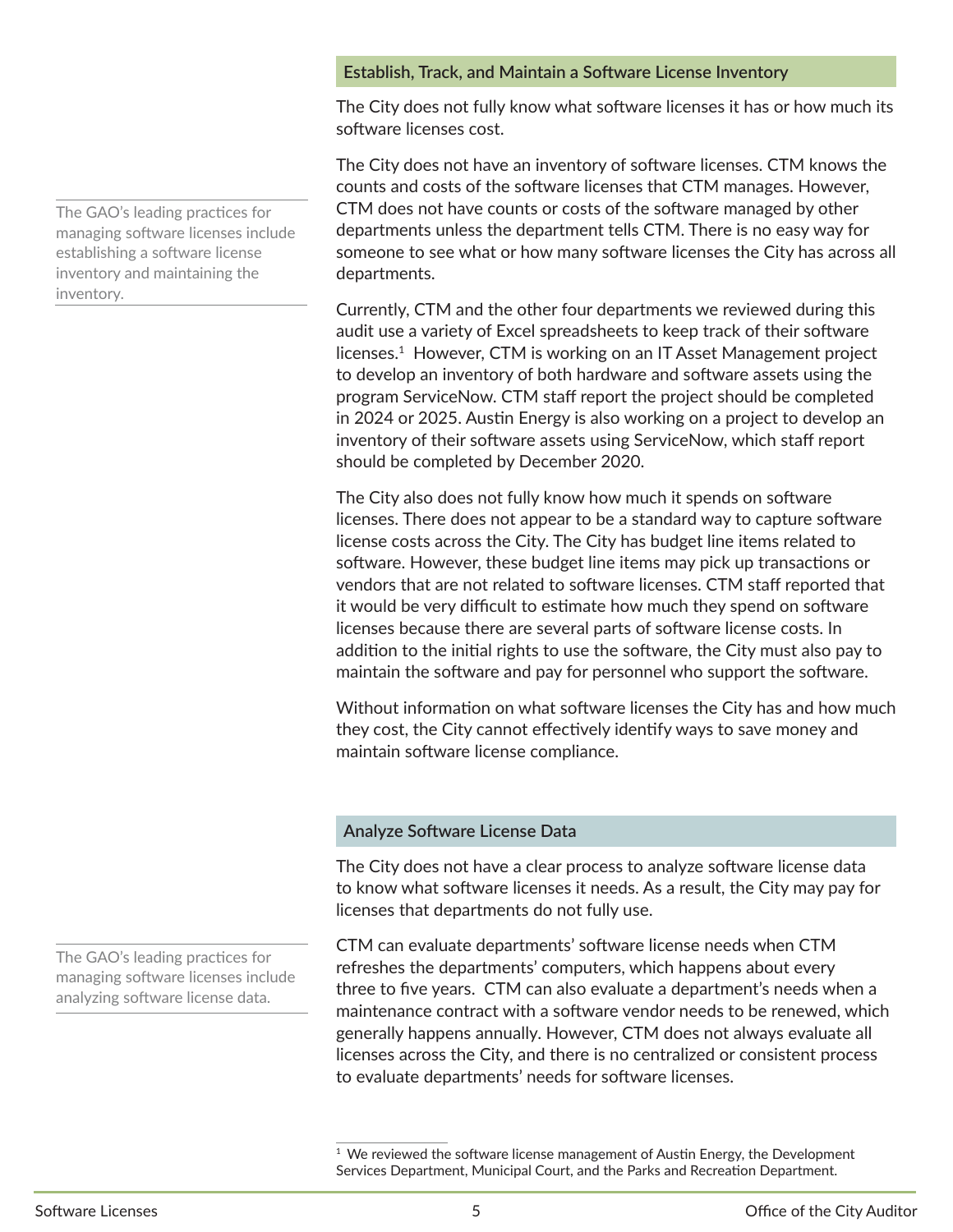The City's management of the Office 365 licenses demonstrates how the City does not have a consistent process to assess its need for software licenses.

Most City departments use Office 365, which is managed by CTM. However, there is no formal process to assess how many and what type of Office 365 licenses each department needs. The two primary types of Office 365 licenses that the City uses are G5 and G3. These licenses allow users to send and receive email and have access to desktop supported Microsoft applications and other features. The City also has some Plan 2 licenses, a much cheaper and more basic license for primarily sending and receiving email.

| License Type  | Plan 2                                       | G <sub>3</sub>                                                                                                                                    | G <sub>5</sub>                                                                                                                                        |
|---------------|----------------------------------------------|---------------------------------------------------------------------------------------------------------------------------------------------------|-------------------------------------------------------------------------------------------------------------------------------------------------------|
| Description   | Allows users to<br>send and receive<br>email | Allows users to<br>send and receive<br>email as well as<br>have access to<br>desktop supported<br>Microsoft<br>applications and<br>other features | Builds on the<br>G <sub>3</sub> license<br>with additional<br>features such<br>as conference<br>bridging, business<br>analytics, and<br>more security |
| <b>Users</b>  | 2,372                                        | 9,476                                                                                                                                             | 5,916                                                                                                                                                 |
| Cost per user | $$6.18$ per month                            | $$29.66$ per month                                                                                                                                | \$54.54 per<br>month                                                                                                                                  |
| Annual cost   | \$175,908                                    | \$3,372,698                                                                                                                                       | \$3,871,904                                                                                                                                           |

### **Exhibit 3: The City Spent \$7.4 Million on Three Main Types of Office 365 Licenses with Varying Costs in Fiscal Year 2020**

Source: Office of the City Auditor interviews with CTM staff and analysis of CTM's Office 365 license cost, September 2020.

Of the nearly 15,400 "G" licenses, approximately 38% are G5 licenses and 62% are G3 licenses. It appears that CTM arrived at this percentage split based on how many G5 licenses the City could afford as opposed to how many G5 licenses departments actually needed.

To allocate G5 and G3 licenses across City departments, CTM staff reported that they gave each department the same split of G5 and G3 licenses as the City overall. The needs and functions of departments across the City vary widely. However, there does not appear to have been an assessment of how many G5 and G3 licenses each department needed based on their individual mission. We calculated that about 70% of departments received the Citywide split of G5 and G3 licenses in fiscal year 2020 as opposed to factoring in their individual business needs.

G5 licenses cost \$24.88 per month more than G3 licenses in fiscal year 2020. The City is not using resources cost-effectively if departments have G5 licenses that they do not actually need.

Most of the City's Plan 2 licenses are for members of City boards and commissions, who only need to send and receive email.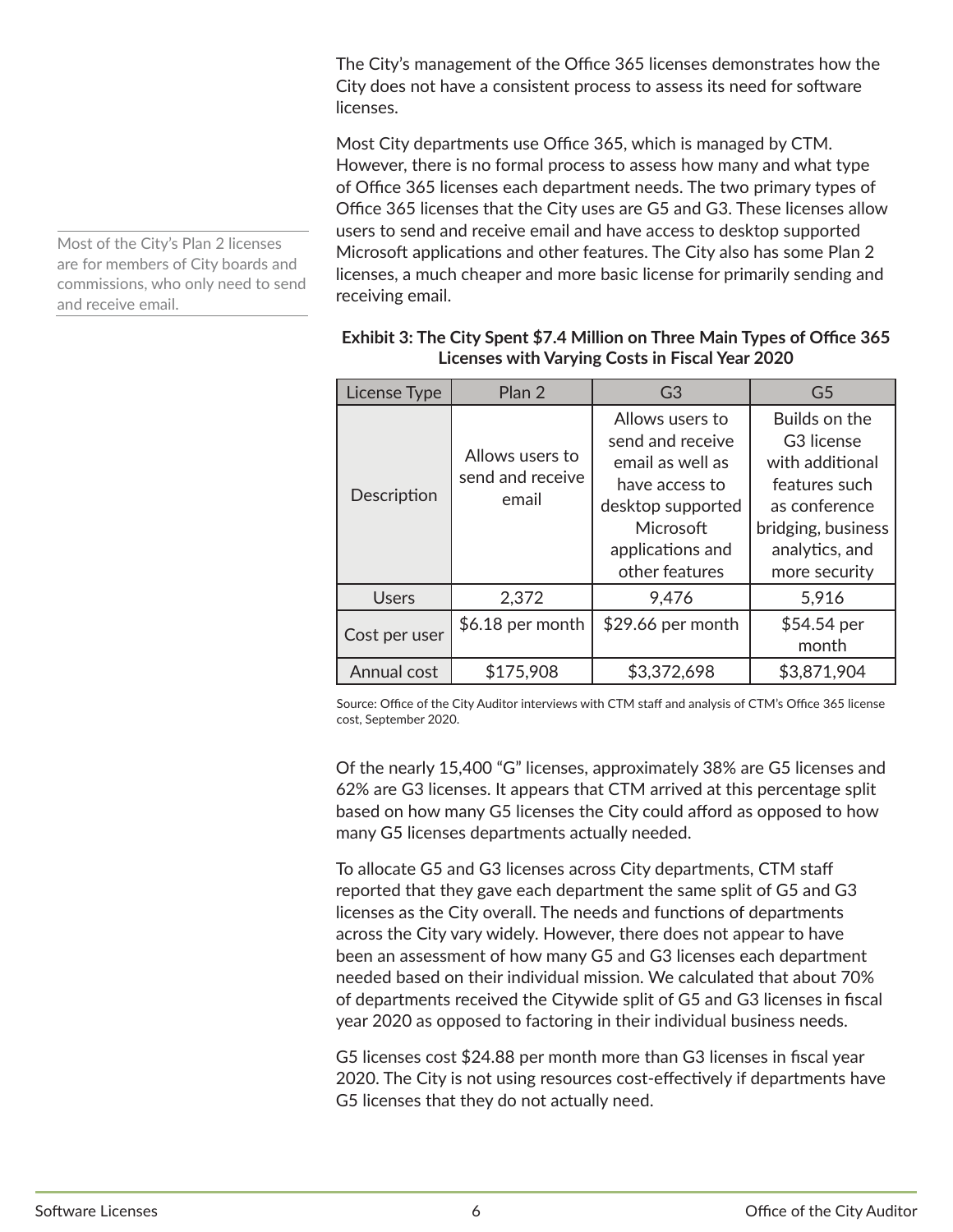In addition to whether an employee needs a G3 or G5 license, there is also a question of whether an employee needs either of these licenses.

The Plan 2 license has less functionality but is much cheaper than either the G3 or G5 licenses. The City primarily uses Plan 2 licenses for members of City boards and commissions, who need to be able to send and receive email but do not need access to the full Office 365 capabilities.

CTM staff said they are operating under direction from a previous City Manager to give all full-time City employees a G3 or G5 license even if using Office 365 is not part of their job. CTM staff said a previous City Manager was concerned about digital equity for City employees and wanted all City staff to have full access to Office 365. However, some City employees may work primarily in the field and rarely use all features of Office 365. CTM staff said that some employees could use the Plan 2 license instead of the more expensive G3 license, but they followed the previous direction for all full-time City employees to have a G3 or a G5 license. This decision does not appear to have been reevaluated recently.

Additionally, departments sometimes need Office 365 licenses for people who are not full-time City employees such as temporary employees or contractors. CTM staff reported that individual departments make the decision about how many Office 365 licenses they need, and that decision is often outside of CTM's control.

The City does not have a process to assess how many or what type of Office 365 licenses City employees or affiliates need. As a result, some of these licenses may not be fully used. In fiscal year 2020, the City appears to have spent about \$500,000 on G5, G3, and Plan 2 licenses for users who have never logged in to email or did not log in during 2020.<sup>2</sup>

| Exhibit 4: The City Appears to Have Spent About \$500,000 for |
|---------------------------------------------------------------|
| Licenses for Users Who Have Never Logged In to Email          |
| or Did Not Log In During 2020                                 |

| License Type     | Plan 2    | G <sub>3</sub> | G5       | <b>Total</b> |
|------------------|-----------|----------------|----------|--------------|
| <b>Users</b>     | 1,818     | 815            | 148      | 2,781        |
| Cost             | \$134,823 | \$290,075      | \$96,863 | \$521,761    |
| Percent of users | 65.4%     | 29.3%          | 5.3%     | 100%         |
| Percent of cost  | 25.8%     | 55.6%          | 18.6%    | 100%         |

Source: Office of the City Auditor analysis of CTM email login data, September 2020.

As shown above, 65% of these licenses are Plan 2 licenses. The primary function of Plan 2 licenses is to send and receive email. If no one is logging in to email, these licenses may not be needed.

If the City had consistent processes to analyze license usage data, the City could better assess the need for all software licenses, including Office 365, and potentially identify opportunities to save money.

We identified 2,781 licenses for which users have never logged in to email or did not log in during 2020. This is about 16% of the total number of Office 365 licenses the City has and about 7% of the total cost.

 $2$  We analyzed data as of August 31, 2020, which applies to users who did not log in to email from January 1, 2020 through August 31, 2020.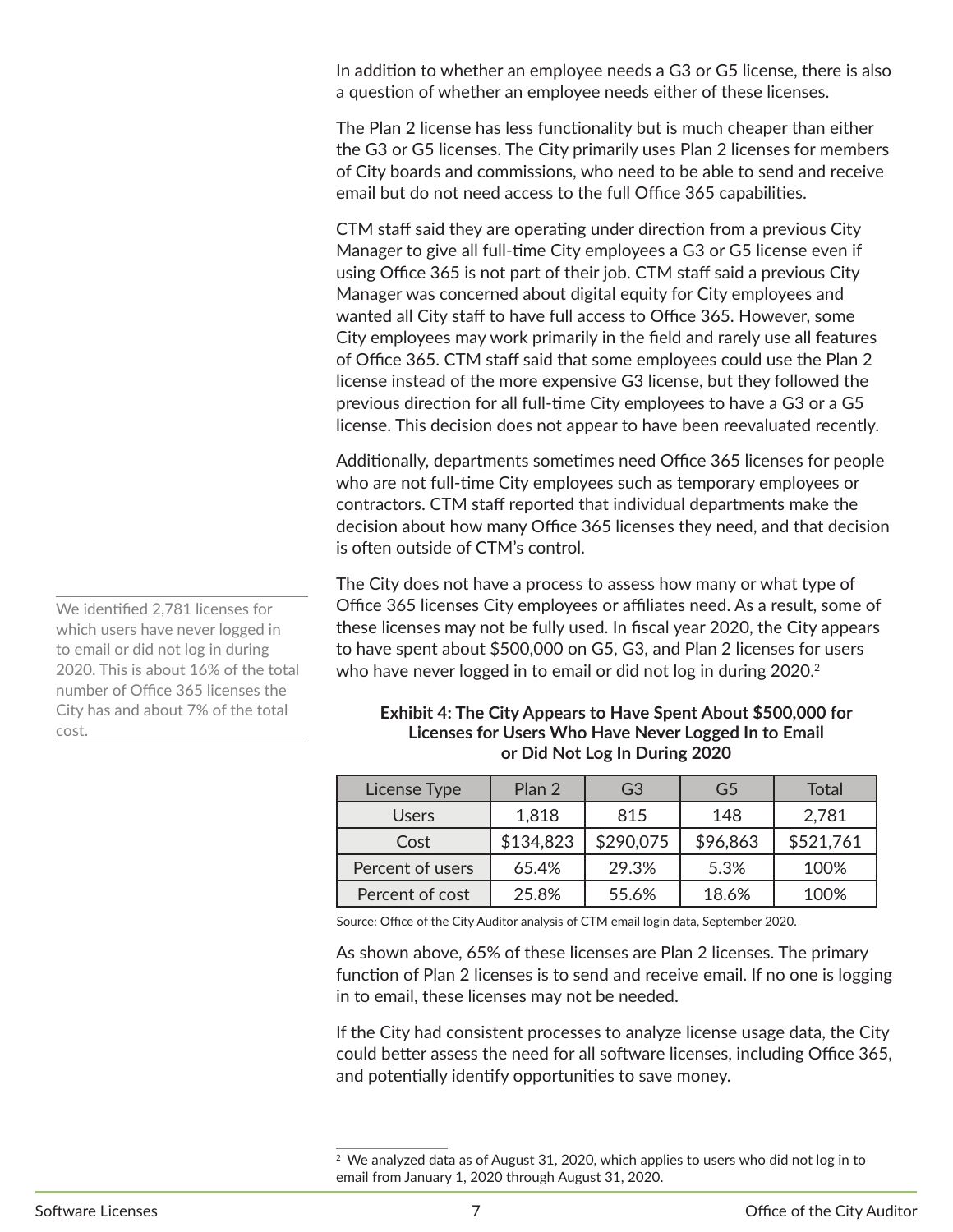#### **Provide Sufficient Training**

There are no Citywide policies, guidance, or training specific to software license management. The City provides training for people to understand how to use the software as opposed to training on software license management.

Some City departments expressed a belief that it is CTM's role to manage most software licenses. CTM sees its role more as helping departments get access to the software instead of being a centralized manager. Without any Citywide policies, guidance, or training, departments are unclear about who has what responsibility for managing software licenses.

The GAO's leading practices for managing software licenses include providing sufficient training.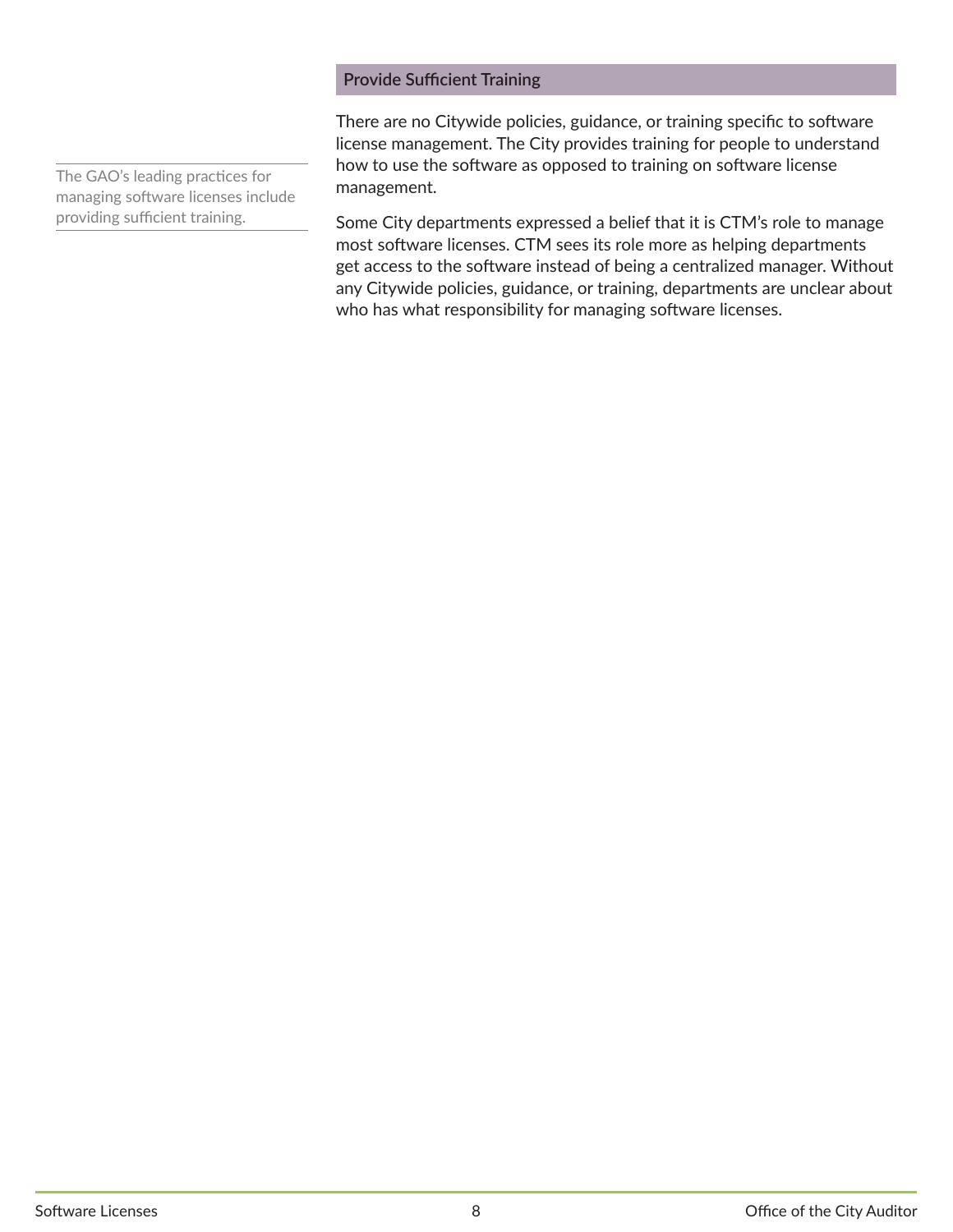### <span id="page-8-0"></span>Recommendations and Management Response

1

**To ensure the City knows how much is spent on software licenses, the City's Chief Information Officer should work with City departments to develop an inventory of software license counts and associated costs as part of their ongoing effort to create an IT Asset Management program.** 

**Management Response:** Agree

### **Proposed Implementation Plan:**

1. Clarify CTM Authority on Software Licensing. This recommendation assigns responsibility to CTM and the City's Chief Information Officer (CIO), but it does not mention any expectation of other departments or Information Technology (IT) staff being required to and responsible for responding timely and accurately. Further, it is unstated that the City's CIO has authority for oversight (including over software license management) for all IT throughout the City of Austin.

Therefore, in order to clearly delineate responsibilities and authorities related to this IT function among departments, the City's CIO will seek a resolution clarifying this responsibility from the IT Steering Committee (ITSC). This clarity will be necessary to fulfill the recommendations in this report and will establish clear responsibilities and authorities similar to the way the Human Resources Director or Purchasing Officer functions. It is expected that the ITSC will approve such resolution and refer it to the City Manager's Office (CMO) to empower the City's CIO to fulfill this audit report implementation plan.

2. Seek License Information from Other Departments. The City's CIO will commence an effort to obtain license counts and allocation information from all departments. The effectiveness of this effort will depend on the results and timeliness of step 1. CTM will compile responses on selected licenses deemed to be major costs or risks, but will not include all licenses departments may have as this would result in an ineffective and costly process. This prioritization will assure maximum value from the effort.

3. Coordinate with IT Asset Management (ITAM) Program. The ITAM Program has just recently established a project manager and a working group with assigned contracted staff. The first priority is hardware asset management to meet critical security needs and the second will be software asset management. The City's CIO will work with the ITAM project manager and ITAM Executive Steering Committee to determine project timelines and report those to the ITSC.

4. Develop Staffing Plan. The City's CIO will develop a staffing plan for the software licensing management function, consisting of roles within CTM and possibly roles in other departments as well. The staffing plan is expected to contribute to a net savings to the City, when both the staffing and current license behaviors are considered. This staffing plan may include components to be submitted with the City FY2022 budget.

5. Manage Licenses on an Ongoing Basis. The City's CIO, with participation of all City departments, will begin work on managing licenses toward citywide savings. As this work will begin before the staffing plan is in place, high-impact priorities will be addressed first. Because there may be large numbers, these would include only the largest one or two software contracts, with smaller ones deferred until after the staffing plan is enacted.

**Proposed Implementation Date:** Step 1: 1/31/2021 Step 2: 6/30/2021 Step 3: 3/31/2021 Step 4: 2/28/2021 Step 5: Starting 10/1/2021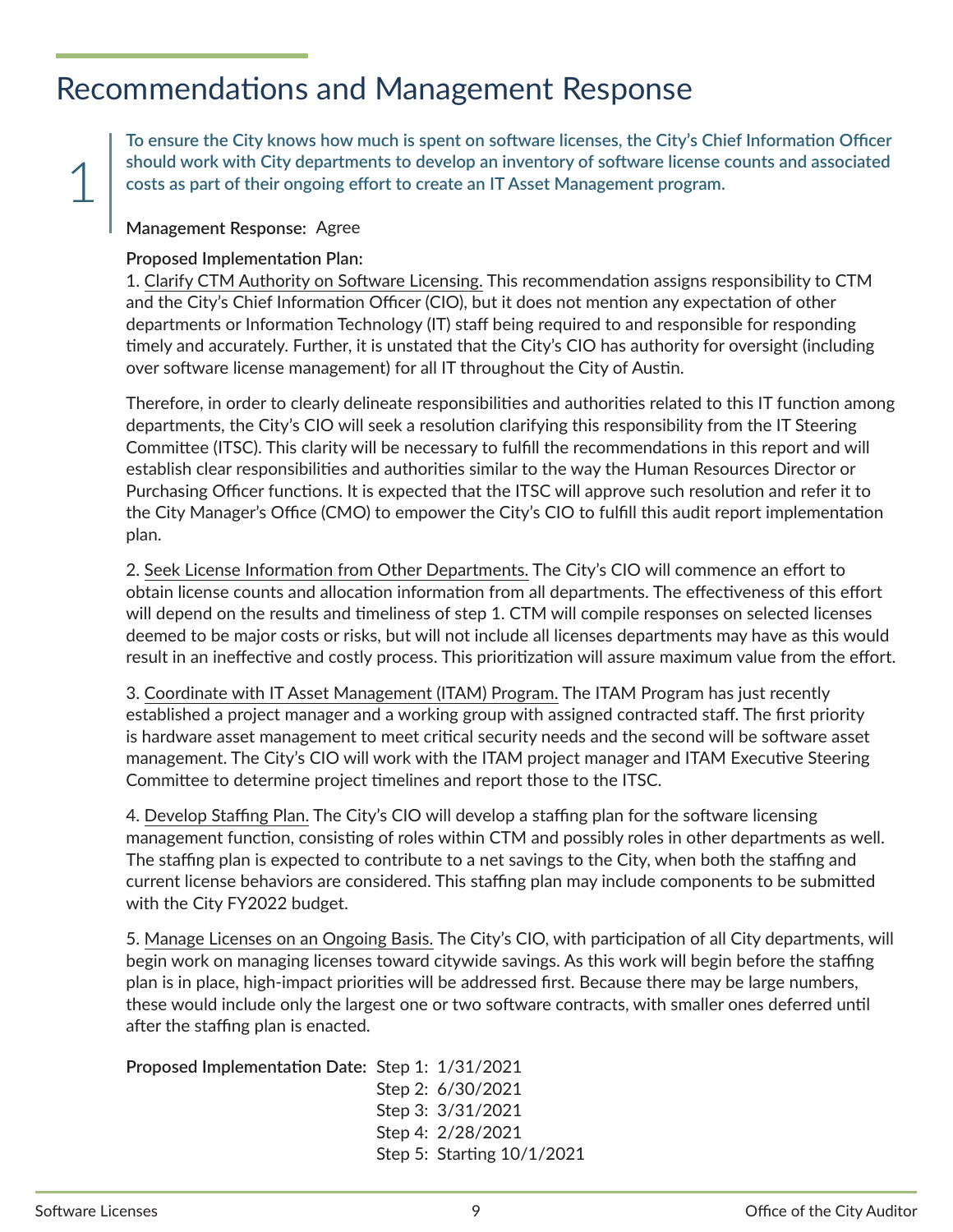**To establish the City's software license management process, the City's Chief Information Officer should work with the Chair of the IT Steering Committee to develop a policy for departments on how to manage software licenses consistent with leading practices. This policy should clearly set out the standards for the City's software license activities. At a minimum, the policy should include guidance on:**

- **• the roles and responsibilities for the software license management process;**
- **• ensuring compliance with software license terms;**
- **• ensuring the security of software licenses, including regulating the use of free, unmanaged software;**
- **• using software license data to assess the need for software licenses; and**
- **• training City staff on software license management.**

#### **Management Response:** Agree

#### **Proposed Implementation Plan:**

1. Clarify the CIO Role and Authority. The City's CIO will work with the Chair of the ITSC to clarify the CIO's role and authority. The City's CIO will recommend the establishment of advisory committees as necessary.

2. Policy and Standard Operating Procedure (SOP) Development. Develop a policy with the scope as outlined above, plus a defined SOP to include what software is in immediate scope and the procedure by which departments must report license counts, tracking methods, compliance, and allocations to CTM for overall software ITAM.

3. Policy Dissemination. After a software licensing management policy is developed, the City's CIO will work with the City Manager's Office to draft a memorandum to support ongoing software license management and, with the agreement of the ITSC Chair, disseminate the policy Citywide.

**Proposed Implementation Date:** Step 1: 1/31/2021 Step 2: 6/30/2021 Step 3: 7/20/2021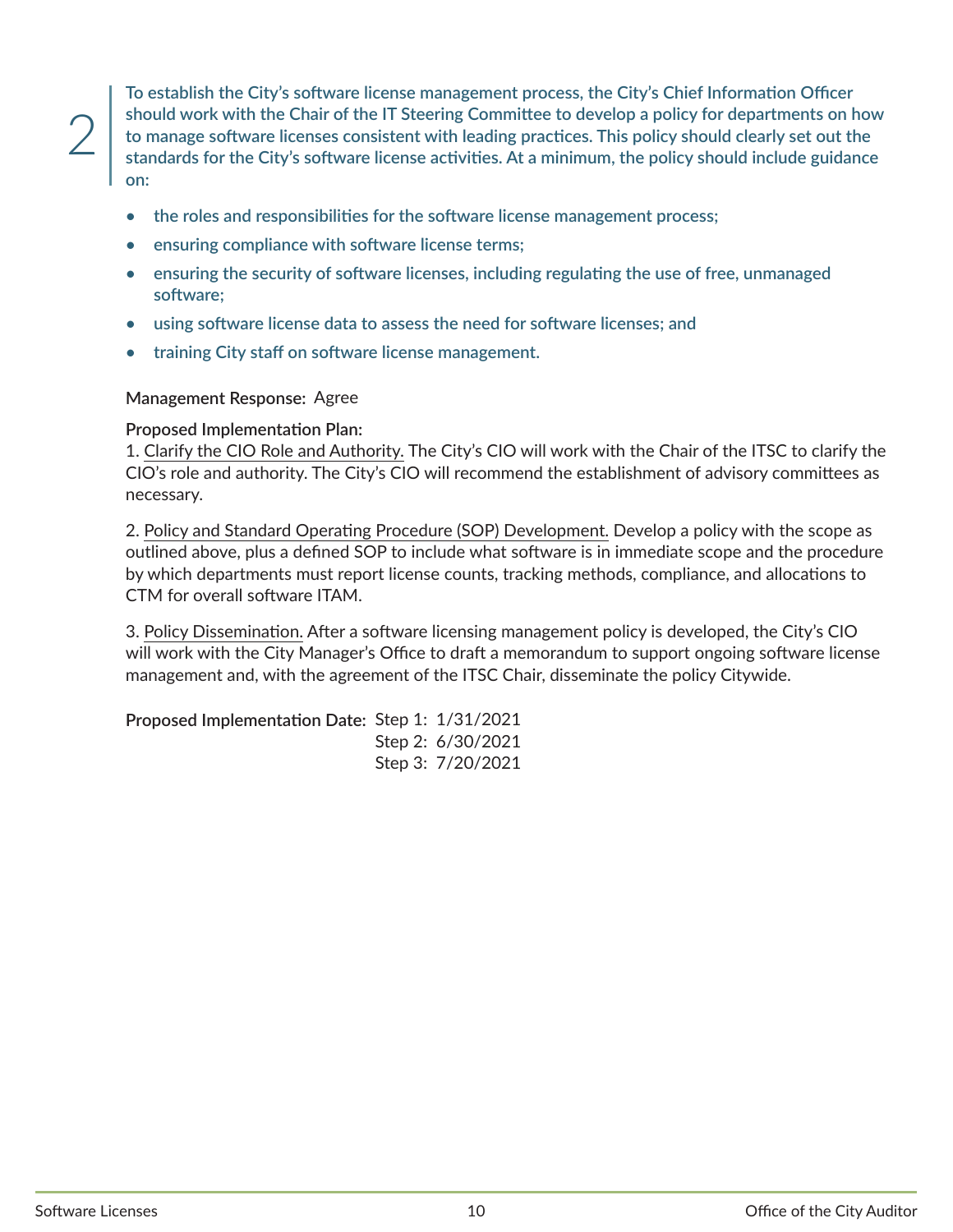### Management Response



#### **M E M O R A N D U M**

TO: Corrie Stokes, City Auditor FROM: Chris Stewart, Interim Chief Information Officer, Communications & Technology Management DATE: November 5, 2020 SUBJECT: Software License Audit Report

Thank you for the opportunity to respond to the November 2020 Software License Audit Report. The Communications and Technology Management (CTM) Department strives for highly effective enterprise software procurement and license management. I have reviewed the audit report and agree with all recommendations related to the Software License Audit.

As noted in the report, the procurement and management of software licenses is decentralized in the City of Austin. CTM provides many software programs in use by most departments, but CTM does not provide or manage a significant portion of the software licenses used throughout the City. Because of the vast numbers and diversity of software licenses across City departments and the decentralized nature of managing the associated licensing, it will be imperative to have the City's CIO authority defined in order to successfully adhere to the audit recommendations.

CTM will begin requesting pertinent software information from all departments for reporting purposes. Initially, the information provided may be on a voluntary basis. It is my hope the policy developed with the IT Steering Committee will require all departments to comply with the license management policy at the CIO's direction.

CTM does not intend to require all licenses to be provided, but will request licensing information based upon numbers of licenses, dollar amounts, and associated risk. There are many software applications that introduce little to no risk to the City and are efficient solutions to quickly meet individual business needs at little to no cost. Collecting all of this information across the City would most likely be an unachievable goal and if attempted would likely cost more than the savings would yield. CTM is committed to managing software licensing information as defined by the developed policy.

To assist with data collection and maintenance of that information, CTM has begun an Information Technology Asset Management (ITAM) project that is intended to capture hardware, software, and system asset information from across the City. Though in the early stages of development, the project should closely align with both collection and maintenance of licensing information from all departments.

It has been a pleasure working with the Office of the City Auditor through this process. Please contact me at chris.stewart@austintexas.gov or 512-978-1535 if you have any questions.

cc: Nuria Rivera-Vandermyde, Deputy City Manager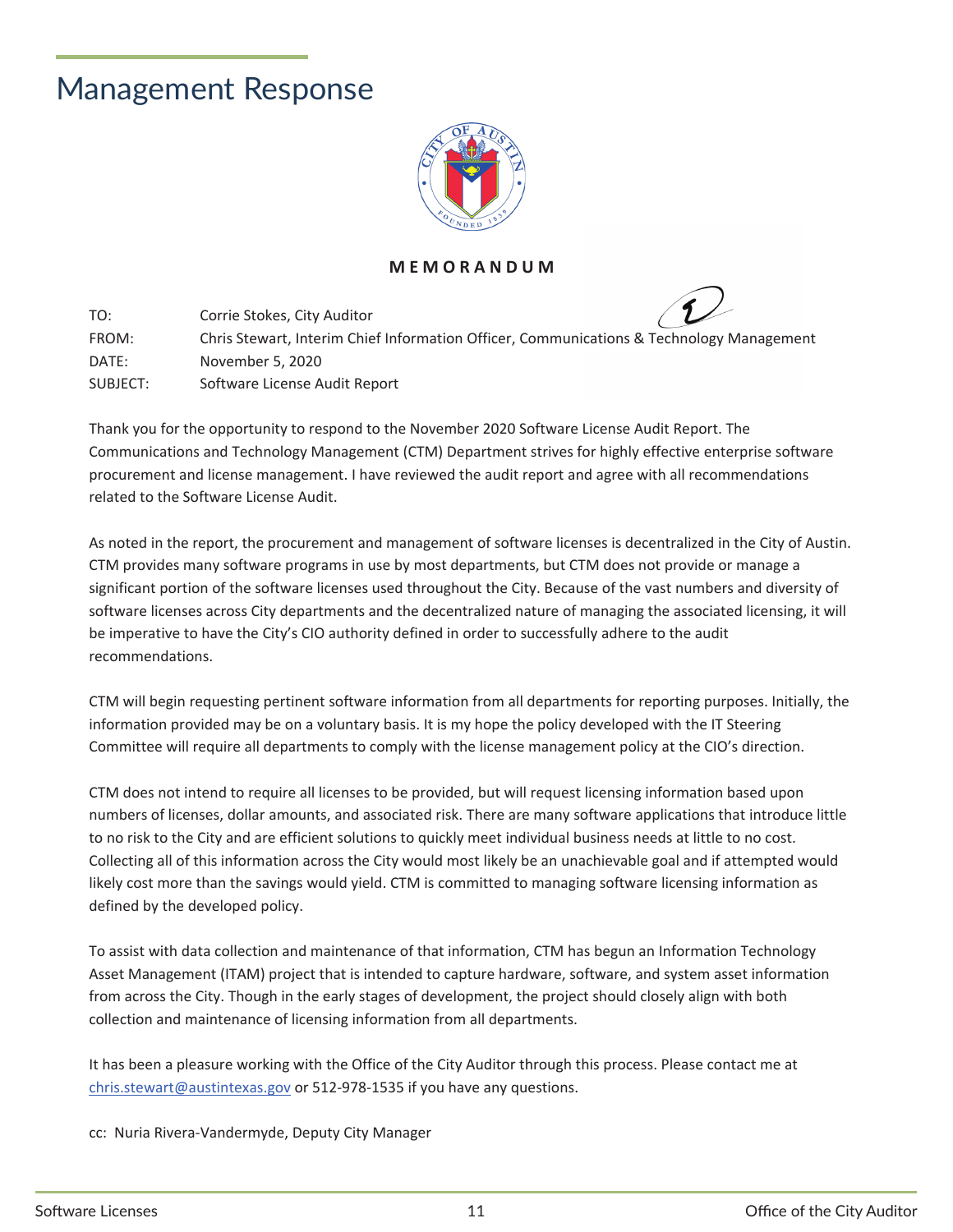This page intentionally left blank.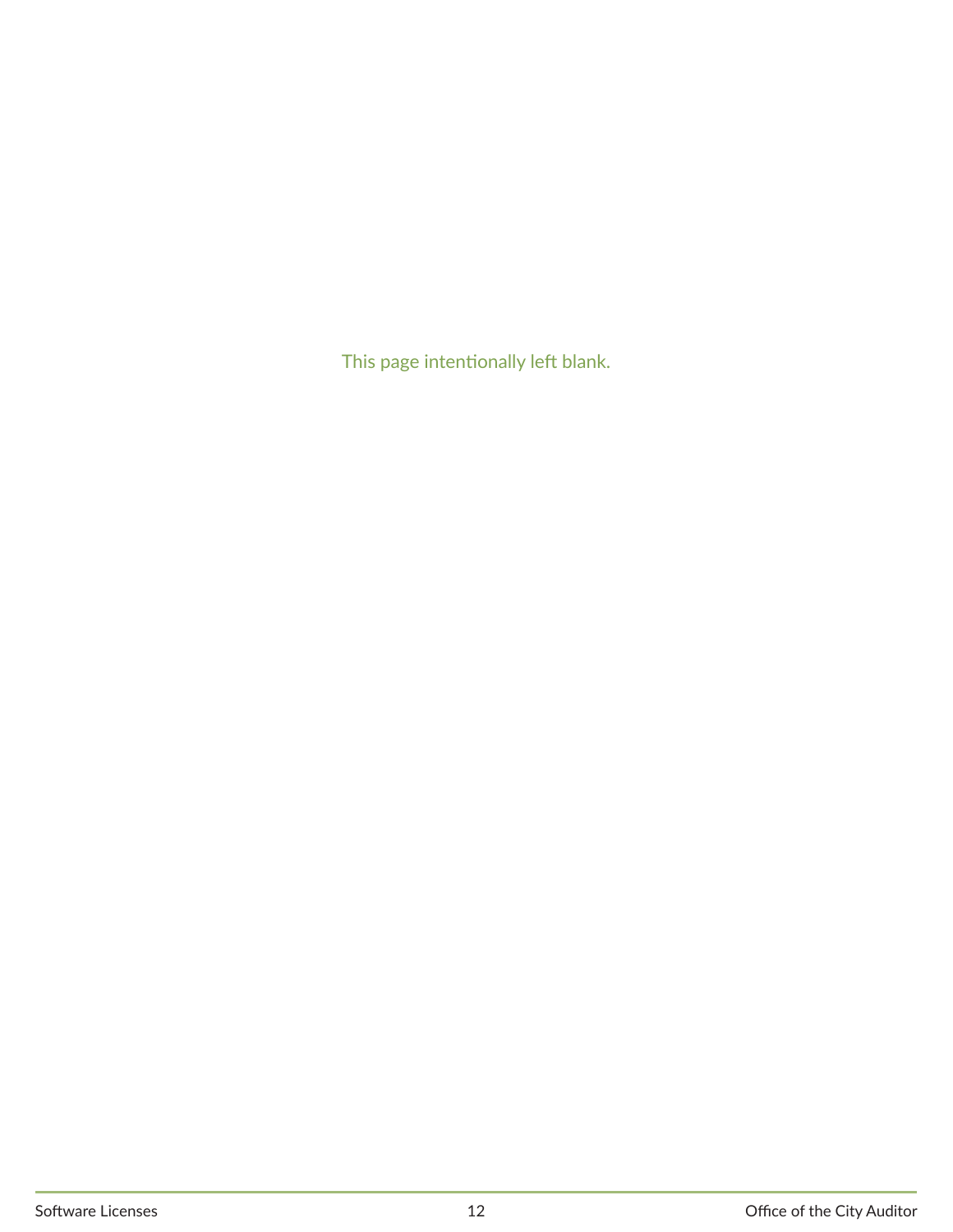### <span id="page-12-0"></span>Scope

The audit scope included the City's management of software licenses in fiscal years 2019 and 2020.

## Methodology

To complete this audit, we performed the following steps:

- researched leading practices related to software license management;
- interviewed key personnel in Austin Energy, Communications and Technology Management, the Development Services Department, the Information Security Office, Municipal Court, and the Parks and Recreation Department;
- reviewed policies and procedures relevant to the City's management of software licenses;
- reviewed the City's IT governance structure;
- analyzed spending information related to software licenses;
- analyzed department data about software licenses;
- evaluated internal controls related to the City's management of software licenses; and
- evaluated the risk of fraud, waste, and abuse with regard to the City's management of software licenses.

### Audit Standards

We conducted this performance audit in accordance with Generally Accepted Government Auditing Standards. Those standards require that we plan and perform the audit to obtain sufficient, appropriate evidence to provide a reasonable basis for our findings and conclusions based on our audit objectives. We believe that the evidence obtained provides a reasonable basis for our findings and conclusions based on our audit objectives.